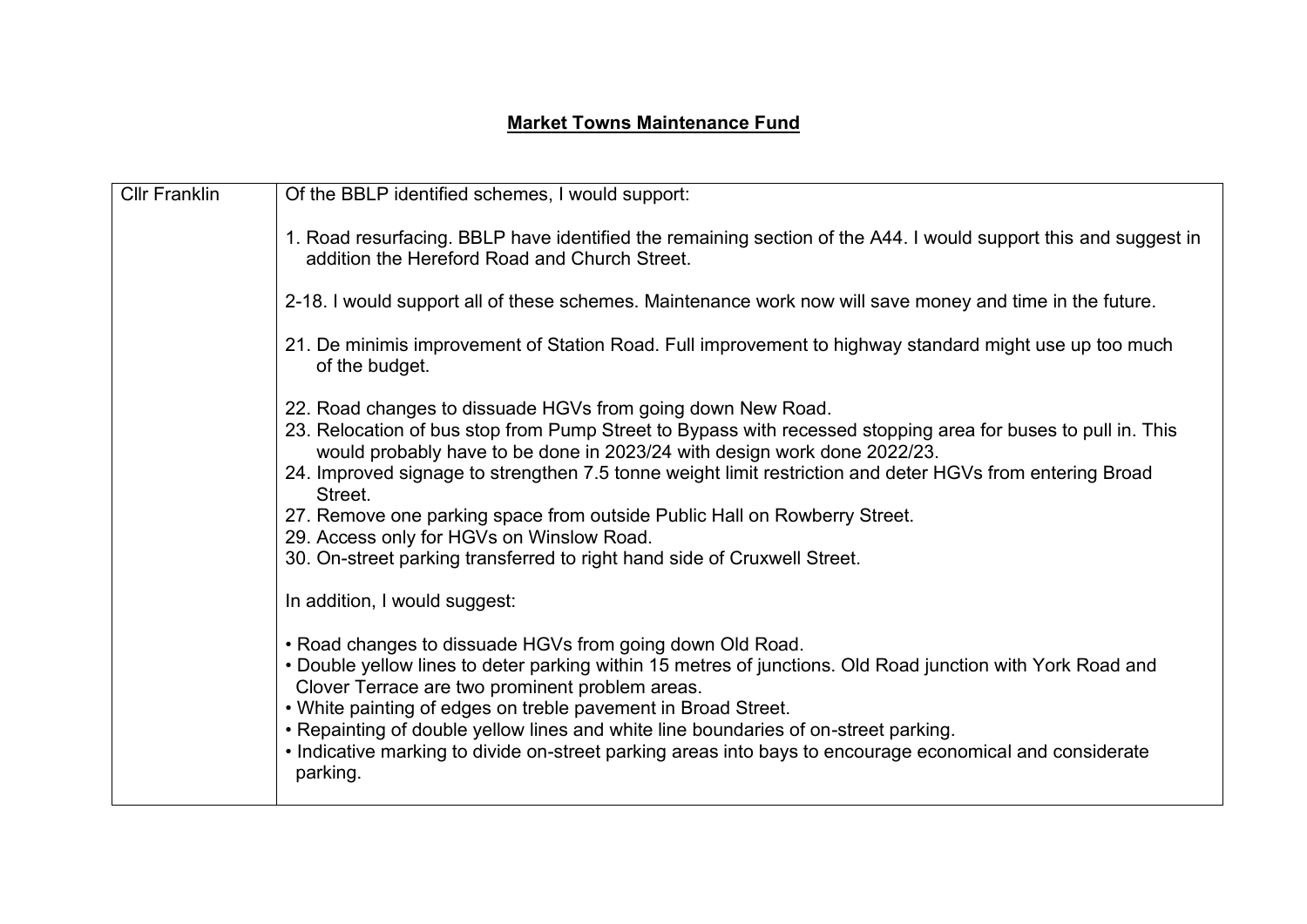| <b>Cllr Nagy</b> | • As I mentioned previously on the last full council meeting, I consider an effective idea to place sleeping police<br>concrete sections around. I believe a couple of them on High/Broad Street, Old Road and Tenbury Road would<br>be suitable points. This method would lower emission of cars, therefore reducing air pollution; would allow more                                                                                                                                                                                                                                                                                                                                                                                                                                                                                   |
|------------------|-----------------------------------------------------------------------------------------------------------------------------------------------------------------------------------------------------------------------------------------------------------------------------------------------------------------------------------------------------------------------------------------------------------------------------------------------------------------------------------------------------------------------------------------------------------------------------------------------------------------------------------------------------------------------------------------------------------------------------------------------------------------------------------------------------------------------------------------|
|                  | safety for both pedestrians and drivers; and nonetheless, when ponds form on the side of the roads,                                                                                                                                                                                                                                                                                                                                                                                                                                                                                                                                                                                                                                                                                                                                     |
|                  | pedestrians would be less likely to be splashed all over with dirty rainwater.                                                                                                                                                                                                                                                                                                                                                                                                                                                                                                                                                                                                                                                                                                                                                          |
|                  | • Secondly, resurfacing areas where ponds form would be also a great investment. There are plenty on Tenbury<br>Road (I mentioned this firstly because I am quite familiar with it, however I am sure there are plenty other area,<br>I am sorry I cannot enlist a detailed info of this matter).                                                                                                                                                                                                                                                                                                                                                                                                                                                                                                                                       |
|                  | • Even though many plant pots were placed on High Street, and yet there is double yellow marking for parking<br>restrictions, on the intersection in front of Halo Centre, where the international shop is now, people are still<br>parking, restricting the safe view of upcoming cars from left hand side (Old Road). Not sure if this might be<br>eligible for the budged, however I believe additional corner mirrors in intersections would be a great idea.<br>. I also agree with Cllr Clare's idea of placing 20 mph electrical signs to slow down around town.<br>• Nevertheless, it would be great to have more bins around town (both trash and doggy litter) which are actually<br>emptied regularly.<br>• Again, not sure it is eligible: there would be great use of pedestrian crossings on High Street, and at least on |
|                  | Tenbury Road, where there is none!                                                                                                                                                                                                                                                                                                                                                                                                                                                                                                                                                                                                                                                                                                                                                                                                      |
|                  | • As I see the limitation on the map, A44 towards Worcester it is not included in the plan, however if it would be, I<br>think it would need great attention, as it has lots of dangerous wholes (location shown in the picture).                                                                                                                                                                                                                                                                                                                                                                                                                                                                                                                                                                                                       |
|                  |                                                                                                                                                                                                                                                                                                                                                                                                                                                                                                                                                                                                                                                                                                                                                                                                                                         |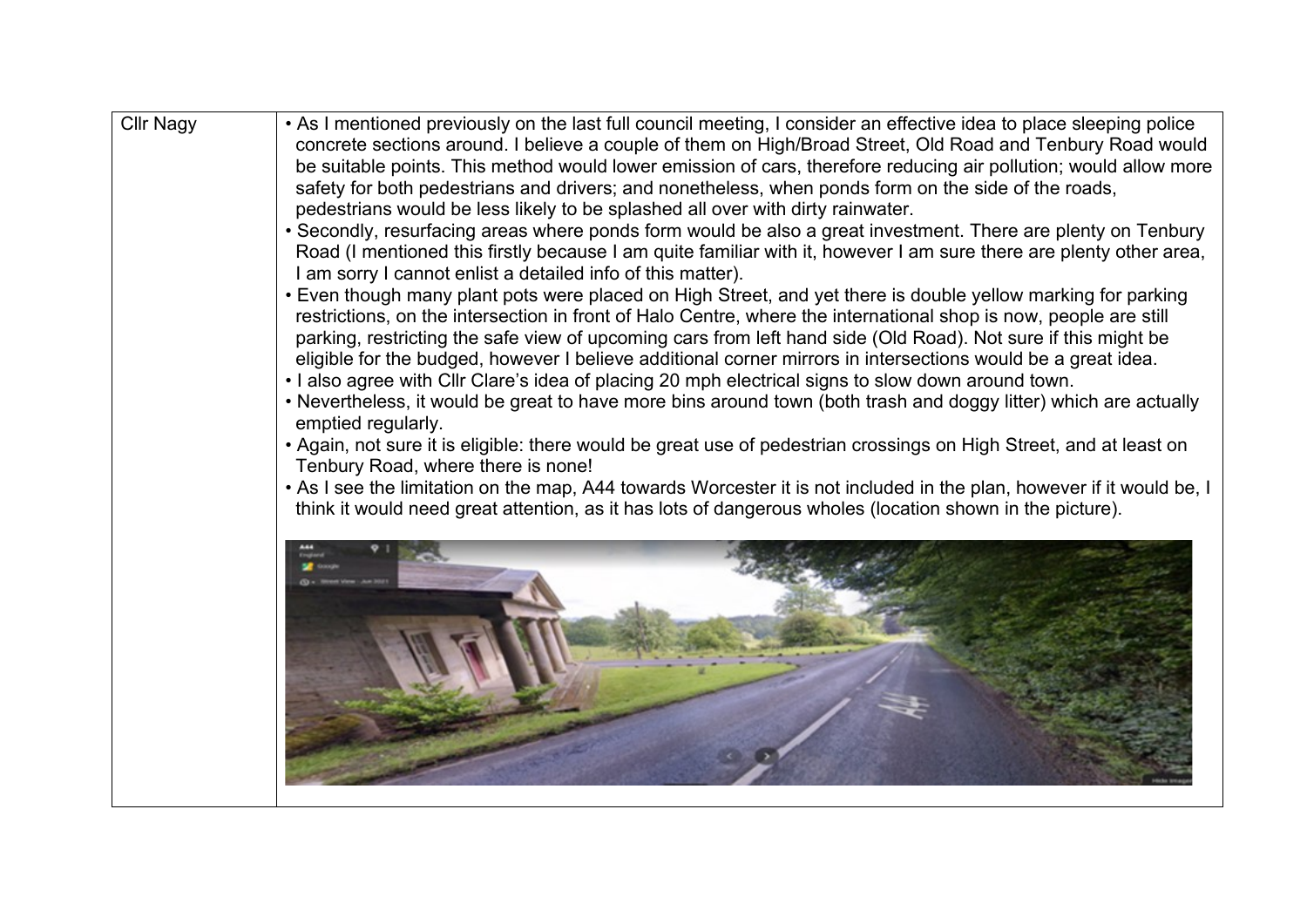| <b>Cllr Dee-Dunne</b><br>Thomas | I have looked at all the points identified, and I think the subway should be attended to as a matter of urgency - it<br>has been on our list for some time - also all the recommendations for limiting the access of HGVs and the<br>moving of the bus stop in Pump Street.<br>I also think we need to look at clearing the vegetation which is growing over the footpaths and tidy up some of<br>the walkways from the cul-de-sacs. This would make everything cleaner and encourage more walking.                                                                                                                                                                                                                                                                                                                                                                                                                                                                                                                                                                                                                                                                                                                                                                                                                                      |
|---------------------------------|------------------------------------------------------------------------------------------------------------------------------------------------------------------------------------------------------------------------------------------------------------------------------------------------------------------------------------------------------------------------------------------------------------------------------------------------------------------------------------------------------------------------------------------------------------------------------------------------------------------------------------------------------------------------------------------------------------------------------------------------------------------------------------------------------------------------------------------------------------------------------------------------------------------------------------------------------------------------------------------------------------------------------------------------------------------------------------------------------------------------------------------------------------------------------------------------------------------------------------------------------------------------------------------------------------------------------------------|
| <b>Cllr James</b>               | • 26-Conversion to pelican crossing outside the Post Office<br>• 20 - Improvements to Station Road-<br>• 19-extension and upgrade of Bus Shelter at Pump Street.<br>• As the main priorities.<br>I would also like to add road surface repairs with urgency and public conveniences at the bottom of the town.                                                                                                                                                                                                                                                                                                                                                                                                                                                                                                                                                                                                                                                                                                                                                                                                                                                                                                                                                                                                                           |
| <b>Cllr Law</b>                 | After looking at the list of proposed works supplied by Balfour Beatty for Bromyard I wish to highlight the<br>following items:<br>• ID 19 improvements to bus stops; Bromyard Council have already accepted a quotation for refurbishment of<br>all four bus shelters (ref F22/31) so this is not needed.<br>• ID 26 Conversion of Zebra crossing to Pelican crossing. Is this feasible considering the crossing location and<br>topography of the roads? If so then why was that not done now during the works just recently carried out on<br>the crossing?<br>• ID 28 Pelican crossing outside the leisure centre is this needed. Perhaps one should be positioned outside<br>the HOPE centre instead?<br>I have no issue with any of the other proposed works, but I would like to propose two other schemes that would<br>need to be addressed.<br>1. A465 Hereford Road from Whitegates Care Home to A44 junction. This section of highway needs to be<br>re-surfaced. It is a heavily used road linking Bromyard to Hereford and Ledbury and if we are going to<br>continue to resurface the A44 (ID1) this stretch of road should be considered, also the pavement on this<br>section of the A465 needs to be looked at it is a link to the housing estate at the back and is heavily used<br>for commuting to the HOPE Centre. |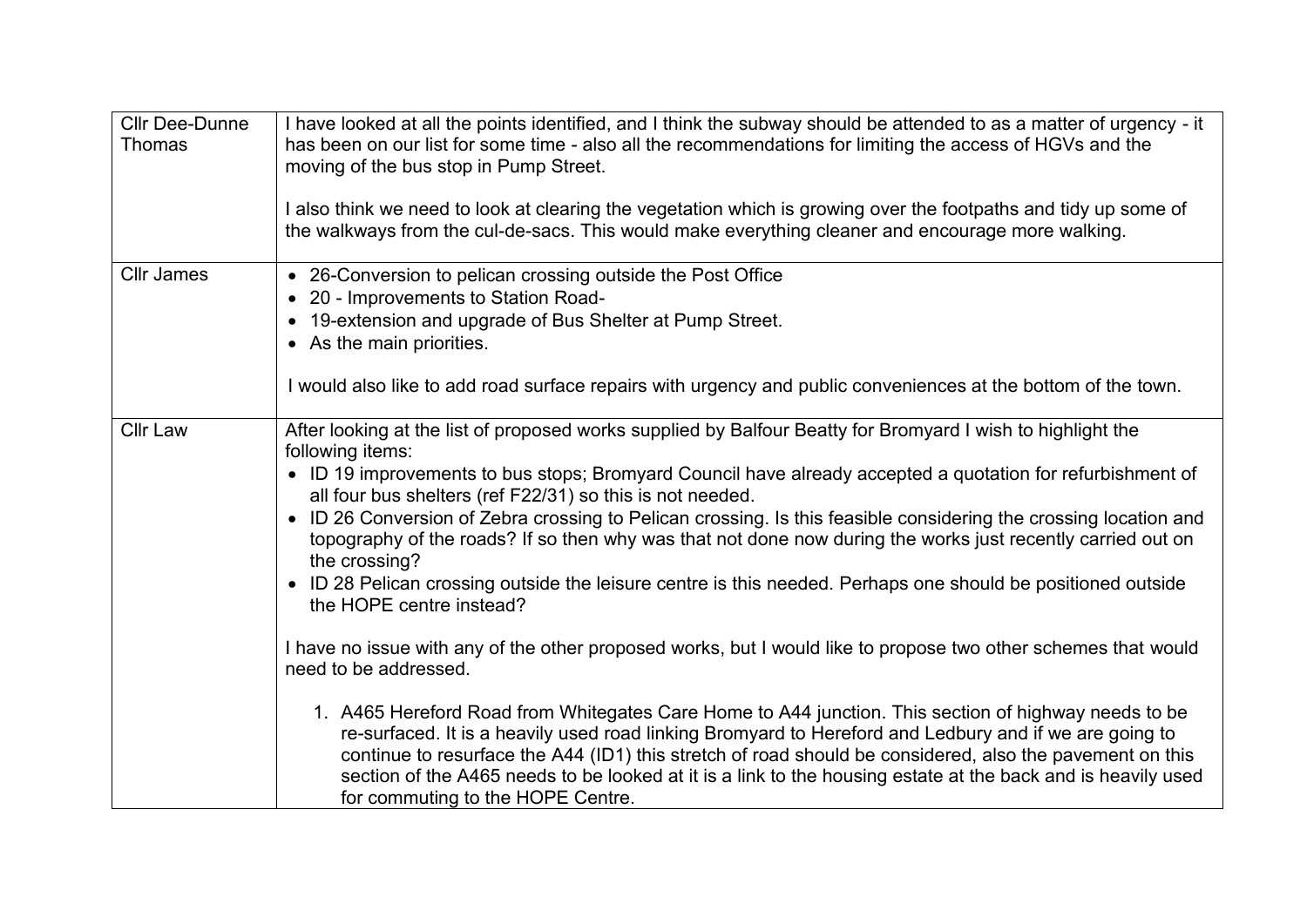| 2. Old Road Bromyard. Again this section of highway needs resurfacing and the footpath needs attention as<br>well.                                                                                                                                                                                                                                                                                                                                                                                                                                                                        |
|-------------------------------------------------------------------------------------------------------------------------------------------------------------------------------------------------------------------------------------------------------------------------------------------------------------------------------------------------------------------------------------------------------------------------------------------------------------------------------------------------------------------------------------------------------------------------------------------|
| I have attached maps with both locations on, I'm sure my fellow councillors are well aware of the condition and<br>locations of both stretches of road and pavements and I hope that consideration will be given to their repair.<br>I have taken some photos of both locations if anyone needs them for reference.                                                                                                                                                                                                                                                                       |
| Finally I would like to add that at Full Council (C22/31,3.2) we did take the recommendation of the Traffic<br>Management Committee to explore the possibility of moving the bus stop from Pump Street and having a layby<br>on the A44(TM22/04,1iv) perhaps this can be seriously explored although the Asset Manager did explain as it<br>would be a new project that we would have to fund the planning as well as the materials and that estimates for<br>work to be carried out are based on last year's pricing plus 20% but this would likely to rise given recent price<br>rises. |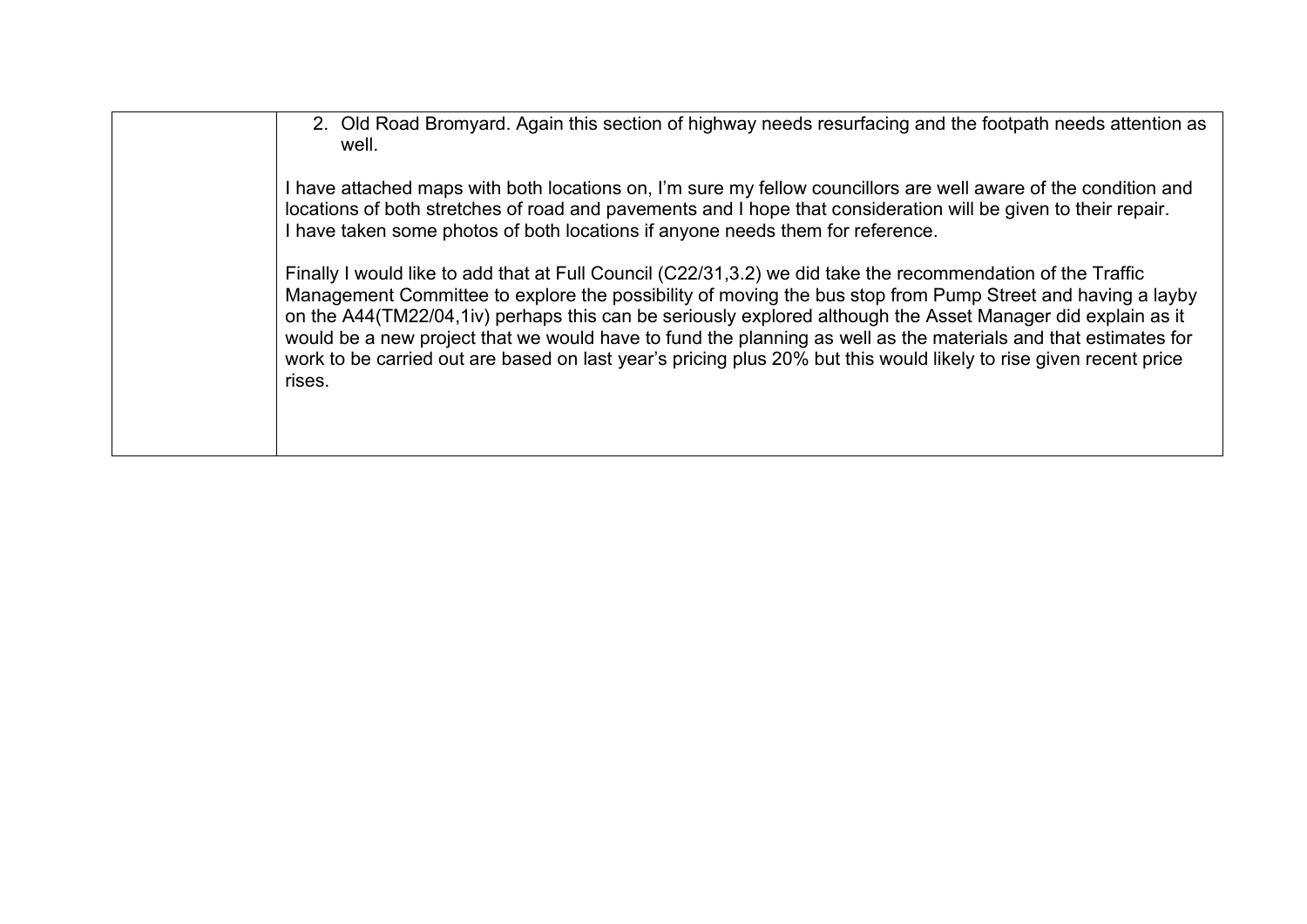|                                                                   |                                                                                                                                                                                                                                                                                                                                                                                                                                                                                                                                                                                                                                                                                                                                                                                                                           | <b>BANNUT</b> |  |
|-------------------------------------------------------------------|---------------------------------------------------------------------------------------------------------------------------------------------------------------------------------------------------------------------------------------------------------------------------------------------------------------------------------------------------------------------------------------------------------------------------------------------------------------------------------------------------------------------------------------------------------------------------------------------------------------------------------------------------------------------------------------------------------------------------------------------------------------------------------------------------------------------------|---------------|--|
| <b>Cllr Quantrill &amp;</b><br><b>Carol Powell</b><br>(Studio 19) | Broad Street Parking and Pedestrian Safety Issues<br>Reference parking issues in Broad Street at, and either side of the junction with Frog Lane.<br>Firstly, we would like to say how pleased we were to see the temporary bollards installed along the double<br>yellow lines on Broad Street. This has discouraged many vehicles from parking dangerously as well as providing<br>safer access for HGV's and buses during the roadworks. Although a fair few drivers still thought it OK to park<br>over the Frog Lane junction between the bollards.<br>The temporary bollards have however caused some conflict between some of the shopkeepers. Some welcome<br>the safer measures and some criticise them for making it difficult for vehicles to park on the double yellow lines<br>with or without a blue badge. |               |  |